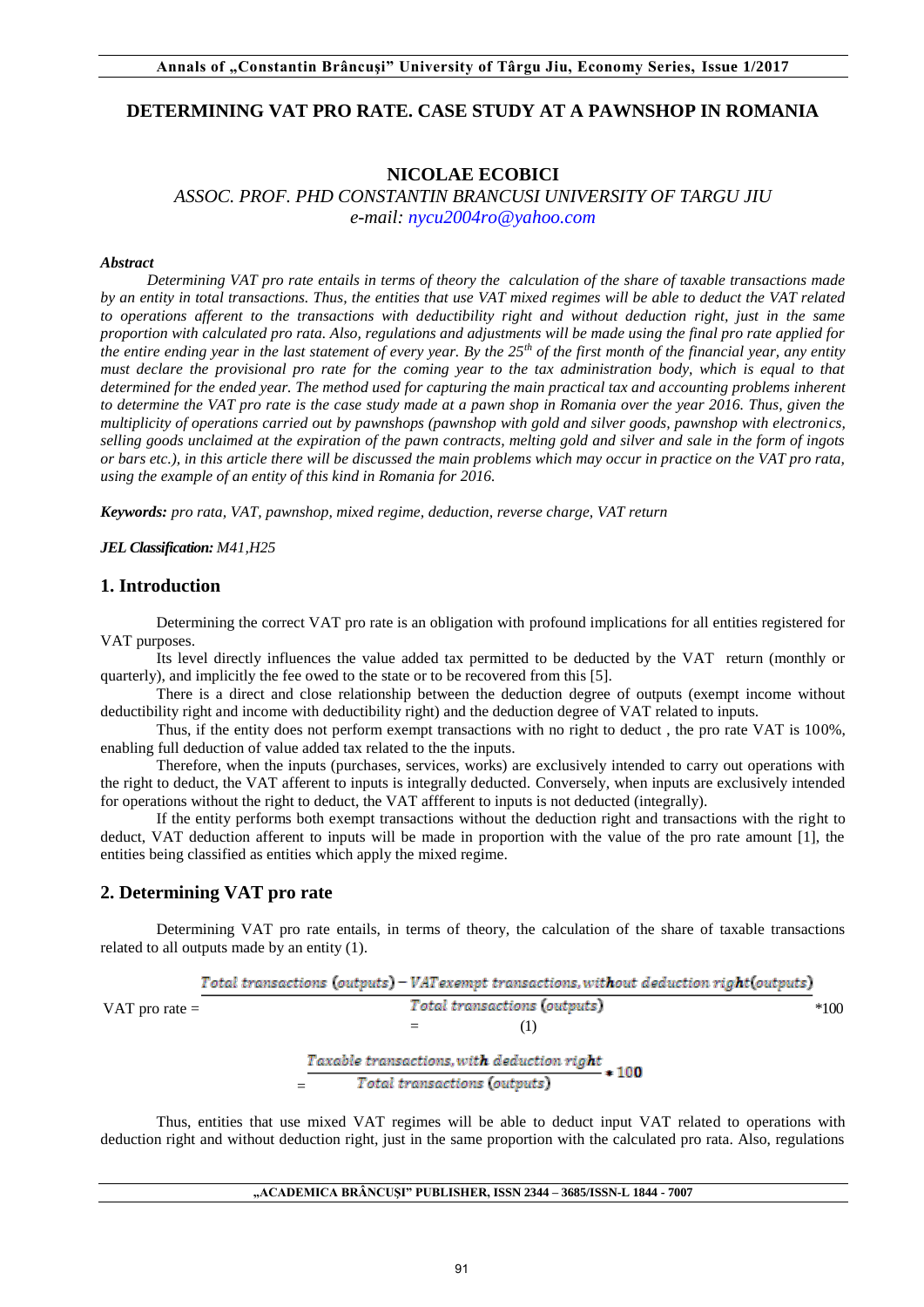### **Annals of "Constantin Brâncuşi" University of Târgu Jiu, Economy Series, Issue 1/2017**

and adjustments will be made using the final pro rate applied for the entire ending year in the last statement of every year. By the 25<sup>th</sup> of the first month of the financial year, any entity must declare the provisional pro rate for the coming year to the tax administration body, which is equal to that determined for the ended year. [1].

# **3. Determining VAT pro rate in entities from the pawnshops category**

Given the multitude of operations carried out by pawnshops, in this article we will discuss the main problems which may occur in practice, using the example of an entity of this kind in Romania for 2016 (case study).

To this effect, there will be analyzed the transactions made by the pawnshop under study (having the same specific, the operations of the pawnshops in Romania recorded at least one of the operations described below), namely:

- $\triangleright$  pawning activities for which fee is charged (exempt without deduction right under art. 292, par. 2, letter a, pt. 1 of the Tax Code),
- $\triangleright$  rental activities (exempt without deduction right; notwithstanding, the entity may require the application of the normal charging regime),
- $\triangleright$  activities for which it is applied the charging system to "margin" (second hand goods under art. 312, par. 1, letter d of the Tax Code, left as warranty for the granted loans; for example: telephones, laptops etc.),
- $\triangleright$  activities related to sales of silver and gold (it is about the goods retained as warranty and which have not been given back to the owners at the expiry of pawn contracts, being later sold as a commodity),
- activities related to sales of bars/ ingots of silver or gold obtained by melting the silver and gold objects (objects unclaimed by owners after the expiry of the pawn contracts).

According to the Tax Code (art. 300), pawnshop (with the operations referred to above) falls into the category of "taxable" persons "with a mixed regime" since it gets income which is not entitled to deduction (rents, for which the entity has not expressly opted for the application of the normal taxing regime and pawning fee) and income which gives right to deduction (sale of goods unclaimed by owners until the deadline.

For the transactions relating to the sale of gold or silver obtained by melting, the entity shall apply the reverse charge (art. 331 par. 4) [4].

The entity will also not deduct the VAT "related to purchases intended exclusively for transactions which do not give deduction right and investment which are destined to accomplish such operations" (art. 300, par. 4).

As we will show, the pawnshop has the ability to group the operations and to treat them separately in terms of VAT [3].

Specifically, a separate record using the analytical accounts is easy used (for example, for the income of sales of 707Gold 707Silver gold or silver objects or, income from the sales of 707Margin second hand goods, etc.).

At the entries level, operations will be separated into three types:

- "0" for the those for which it is exercised full deduction right (e.g., transactions related to marking gold and silver by NAPC)
- "1" for transactions with mixed charging regime (for these inputs, there will be applied the pro rata to determine the VAT allowed to be deduced because it cannot be precisely set out the deduction regime),
	- $, 2$ " for the operations where VAT is not deducted.

Applying the provisions of the Tax Code (listed above), based on actual data from the accounting of the pawnshops, we will further determine the final pro rate for 2016, taking into account the following in determining the taxable income:

- all income for which taxation to the margin is applied (this income is fully taxable, not just the profit margin to which VAT is applied);
- all income from the sales of gold and silver (as such or as ingots by melting).

Exempt incomes without deduction right (which do not appear to counter of the pro rate) are those of rents (since it was not expressly chosen their normal charging regime) and of pawn fee.

The actual data for the year 2016 are included in Table 1.

#### Table 1 **Data on the VAT related to outputs, needed to determine the VAT pro rate for 2016**

| Cur. | Type of transaction (income / output)                            | <b>Category of deduction</b>    | <b>Amount</b> |
|------|------------------------------------------------------------------|---------------------------------|---------------|
| no.  |                                                                  |                                 | $(lei)$       |
| 1.   | Income from fees related to pawning operations (account 704)     | without<br>deduction<br>Exempt, | 267.531       |
|      | "Income from the rendered services")                             | right                           |               |
| 2.   | Income from rentals (account 706 , Income from royalties,        | without<br>deduction<br>Exempt, | 16.800        |
|      | management locations and rents")                                 | right                           |               |
| 3.   | Income from the sale of pawned and unclaimed goods until the     | VAT on the profit margin,       | 13.989        |
|      | end of the contract expiry period (account 707Margin "Income     | having full deduction right     |               |
|      | from the sale of goods" - analytically "Margin")                 |                                 |               |
| 4.   | Income from the sale of gold objects, unclaimed until the end of | With integrally deduction right | 60.506        |
|      | the contract expiry period (account 707Gold "Income from sale    | (normal VAT rate applies to the |               |

#### **"ACADEMICA BRÂNCUŞI" PUBLISHER, ISSN 2344 – 3685/ISSN-L 1844 - 7007**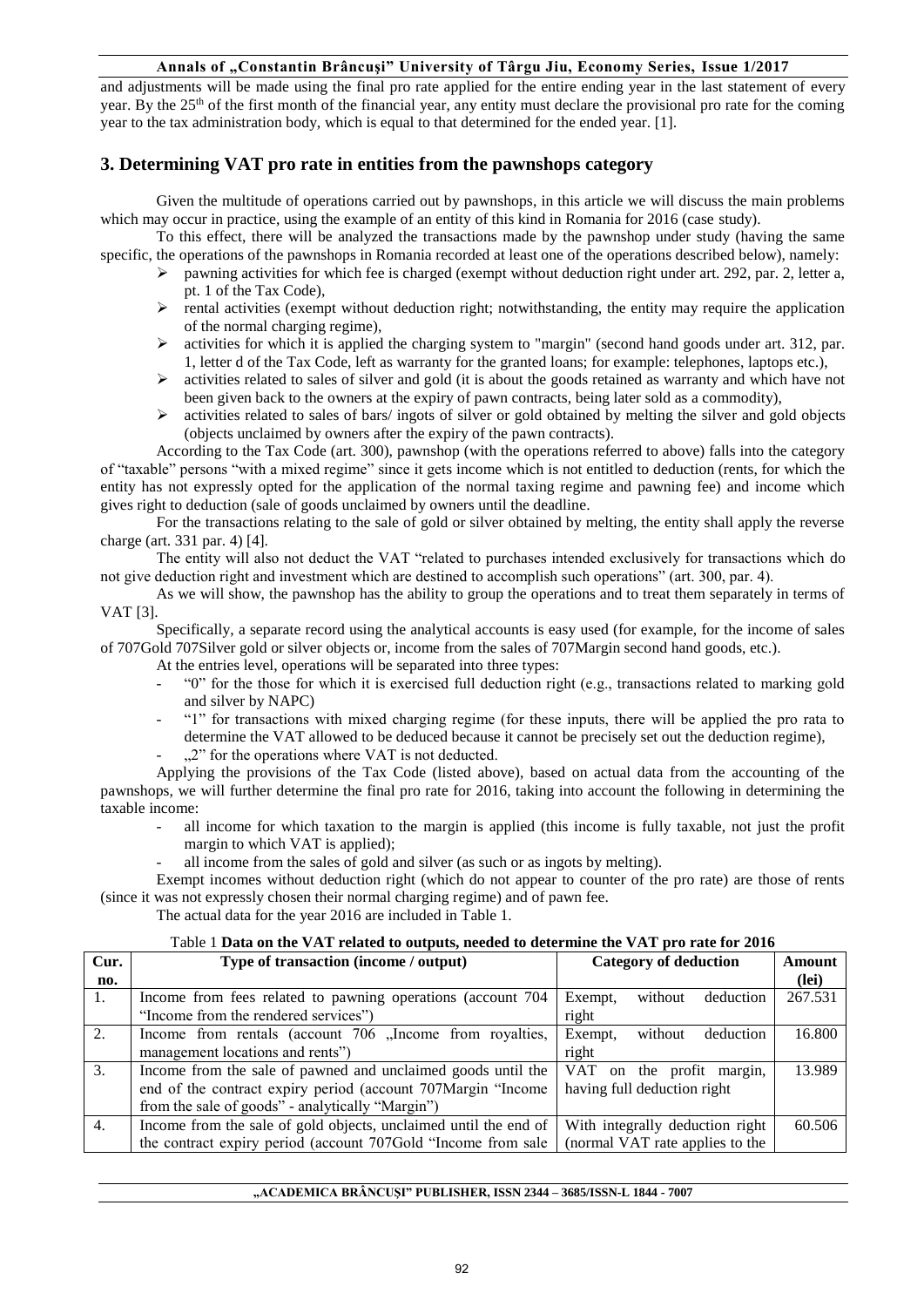| Annals of "Constantin Brâncuși" University of Târgu Jiu, Economy Series, Issue 1/2017 |                                                                           |                                   |         |  |
|---------------------------------------------------------------------------------------|---------------------------------------------------------------------------|-----------------------------------|---------|--|
|                                                                                       | of goods" - analytically "Gold")                                          | entire amount)                    |         |  |
| 5.                                                                                    | Income from the sale of silver objects, unclaimed until the end of        | With integrally deduction right   | 11.539  |  |
|                                                                                       | the contract expiry period (account 707Silver "Income from sale           | (normal VAT rate applies to the   |         |  |
|                                                                                       | of goods" - analytically "Silver")                                        | entire amount)                    |         |  |
| 6.                                                                                    | Income from the sale of gold and silver objects, unclaimed when           | Simplification<br>measures<br>are | 32.240  |  |
|                                                                                       | the contract expired, melted into bars and ingots (account 707TI)         | applied, namely reverse charge    |         |  |
|                                                                                       | "Income from sale of goods" – analytically "Reverse charge")              | is applied (they are considered   |         |  |
|                                                                                       |                                                                           | transactions with full deduction  |         |  |
|                                                                                       |                                                                           | right)                            |         |  |
| 7.                                                                                    | Total exempt transactions without deduction right (non-taxable) $(1 + 2)$ |                                   |         |  |
| 8.                                                                                    | Total transactions (outputs) $(1+2+3+4+5+6)$                              |                                   |         |  |
| 9.                                                                                    | Total taxable transactions (8-7)                                          |                                   | 118.274 |  |

*Source: data taken from the check balance of the entity drawn on 31.12.2016* 

Therefore, VAT final pro rate for 2016, based on data in Table 1, using equation 1 is:

$$
\text{VAT pro rate} = \frac{402.605 - 284.331}{402.605} * 100 = \frac{118.274}{402.605} * 100 = 29,38\% \approx 30\% \tag{2}
$$

During 2016, a temporary VAT pro rate of 46% (equal to the pro rata determined for 2015) was used from the first to the penultimate VAT return.

In respect of VAT related the inputs for "0" and "2" type operations throughout 2016 ( "0" for those foe which is exerced the integral deduction right and "2" for the operations where VAT is not deducted), no adjustment will be made.

In the penultimate VAT return submitted for the last period of 2016 (it is about the statement from December 2016), the entity will also mandatorilly carry out VAT regularization for type "1" operations (transactions with mixed taxing regime), the difference is stated in "Pro rate adjustments" in the VAT return (line 31).

For this, we determine the deductible VAT deducted the entire year, applying the previously determined final pro rate, namely 30%, to the amount of the value added tax recorded for inputs to which the mixed regime is applied (marked with "1"). Given that during 2016 there was recorded in the account 4426 "Deductible VAT, the whole value added tax retaed to inputs, on all three operations ( $"0"$ , "1" and "2"), we have two possibilities of determination:

- 1. from the monthly records of purchases (from January until December), deductible VAT related to mixed regime transactions (marked with "1") is accumulated;
- 2. based on the amount recorded in the VAT returns as being non-deductible (the difference between 100% and the provisional pro rate of 46%) and reflected using the account 635 "Expenses with other taxes, fees and assimilated payments" / analytically "Non-deductible VAT under the final VAT pro rata", it is determined the deductible VAT to which the final pro rate is applied.

In order to use the latest version, we will use the data in Table 2.

| Cur. | Month / year | <b>Non-deductible VAT according</b> | <b>VAT provisional</b> | Share of non-  |
|------|--------------|-------------------------------------|------------------------|----------------|
| no.  |              | to the provisional pro rate (lei)   | pro rate               | deductible VAT |
|      | Jan.16       | 476                                 | 46%                    | 54%            |
| 2.   | Feb.16       | 416                                 | 46%                    | 54%            |
| 3.   | Mar.16       | 552                                 | 46%                    | 54%            |
| 4.   | Apr. $16$    | 429                                 | 46%                    | 54%            |
| 5.   | Mav.16       | 389                                 | 46%                    | 54%            |
| 6.   | Jun.16       | 407                                 | 46%                    | 54%            |
| 7.   | Jul.16       | 851                                 | 46%                    | 54%            |
| 8.   | Aug. $16$    | 275                                 | 46%                    | 54%            |
| 9.   | Sep.16       | 577                                 | 46%                    | 54%            |
| 10.  | Oct.16       | 429                                 | 46%                    | 54%            |
| 11.  | Nov.16       | 387                                 | 46%                    | 54%            |
| 12.  | Dec.16       | 333                                 | 46%                    | 54%            |
| 13.  | <b>Total</b> | 5.521                               | $\ast$                 | *              |

Table 2 **Data on expenses with non-deductible VAT related to the provioinal pro rate**

*Source: data from the General Ledger for the account 635 analytical "Nedeductible VAT pro rata"*

The deductible VAT for transactions with VAT deduction mixed regime is calculated as follows:

5.521

Deductible VAT year 2016 for mixed regime transctions =  $0.54$  = 10.224 lei (3)

### **"ACADEMICA BRÂNCUŞI" PUBLISHER, ISSN 2344 – 3685/ISSN-L 1844 - 7007**